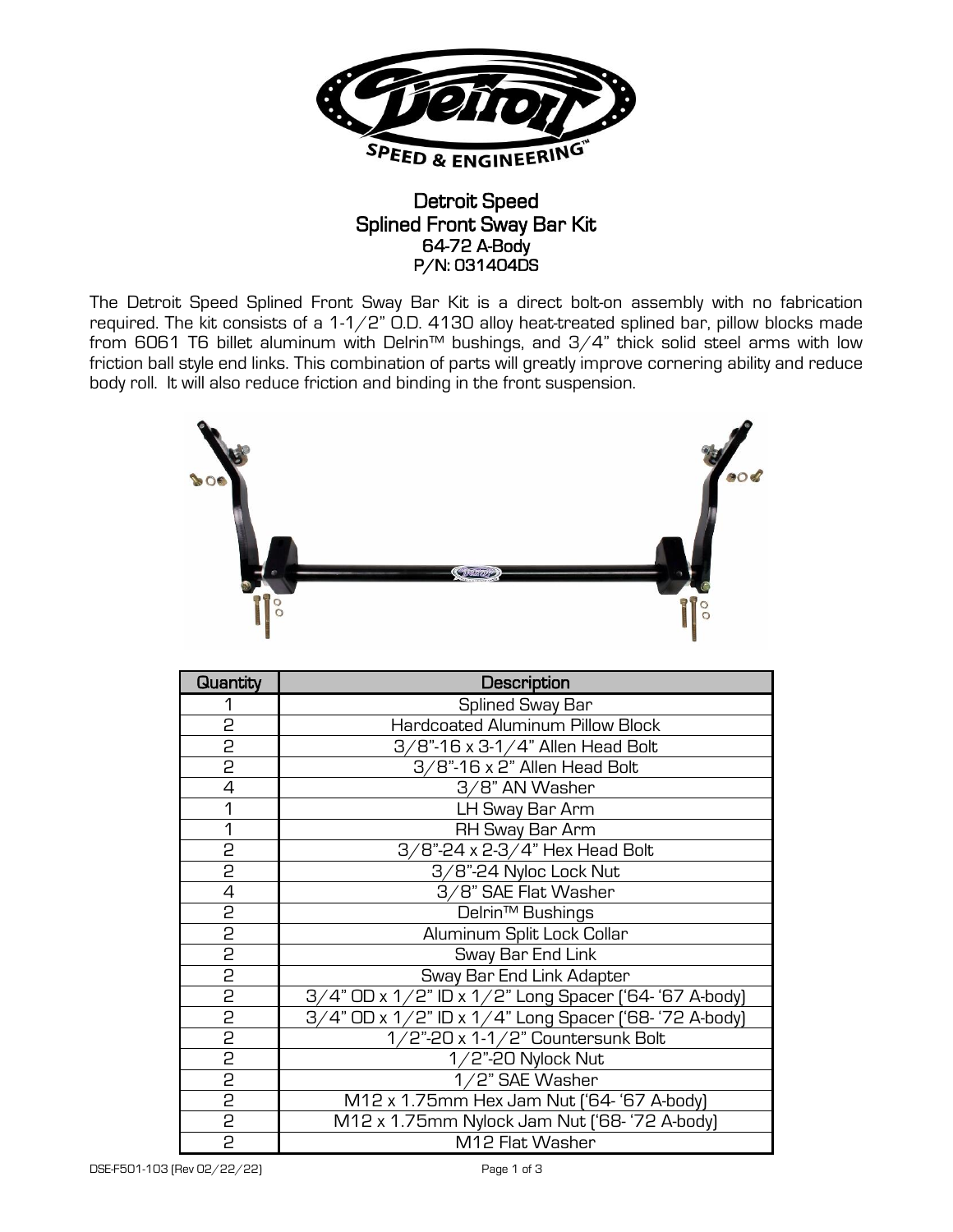| <b>Fastener Torque Specifications</b> |                 |  |
|---------------------------------------|-----------------|--|
| Application                           | Torque (ft-lbs) |  |
| Pillow Blocks                         | 20              |  |
| Sway Bar End Links                    | 4Π              |  |
| Sway Bar Arm to Sway Bar              | 25              |  |
| Aluminum Split Lock Collar            | 1 N             |  |
| Lower Control Arm Adapter             |                 |  |

- 1. To begin installation, chock the rear wheels and loosen the front lug nuts. Jack up the front of the vehicle and support the front of the vehicle with jack stands under the frame. Remove the front wheels.
- 2. Remove the existing sway bar from vehicle. **NOTE:** Suspension must be in full droop before installation begins.
- 3. On '64-'67 models, it may be necessary to drill and tap the existing holes in the frame to  $3/8$ "-16. Drill the existing holes using a drill bit and tap with a  $3/8$ "-16 tap. On '68-'72 models, verify that the threads in the frame are in good condition. Tap the threads in the frame with a 3/8"-16 tap if necessary.
- 4. Insert the Delrin™ bushing into the pillow block. Grease the inside of the bushing with a quality chassis grease. Insert one end of the sway bar into the bushing from the back side of the bushing. Repeat the same procedure on the pillow block for the opposite side.
- 5. Insert the  $3/8$ " bolts into the pillow block along with a  $3/8$ " AN washer. The  $3/8$ "-16 x 2" Allen head bolt installs in the rear and the  $3/8$ "-16 x 3-1/4" Allen head bolt installs in the front. Use High Strength Loctite 282 on these bolts when threading them into the frame. Do not tighten these bolts at this time.
- 6. Center the sway bar in the pillow blocks. Measure from the end of the pillow block to the end of the sway bar. This measurement should be approximately 2-7/8". Once centered, tighten the bolts attaching the pillow block to the frame to 20 ft/lbs.
- 7. Install the aluminum split lock collar next. The collar must be positioned with the bolt to the bottom and the groove facing the center of the vehicle. Open the clamp slightly with a small screwdriver so it slips over the sway bar tube. Apply Medium Strength Loctite 242 on the threads of the bolt and torque to 10 ft-lbs.
- 8. Attach the sway bar end links to the sway bar arms by threading the end link into the arm. Using Medium Strength Loctite 282, torque the end link to 40 ft-lbs.
- 9. Install the sway bar end link adapter on the lower control arm. Refer to Figure 1 on the next page for the correct orientation. Use the provided  $1/2$ "-20 x 1-1/2" countersunk bolt, flat washer, and the Nylock lock nut. Torque to 70 ft-lbs.